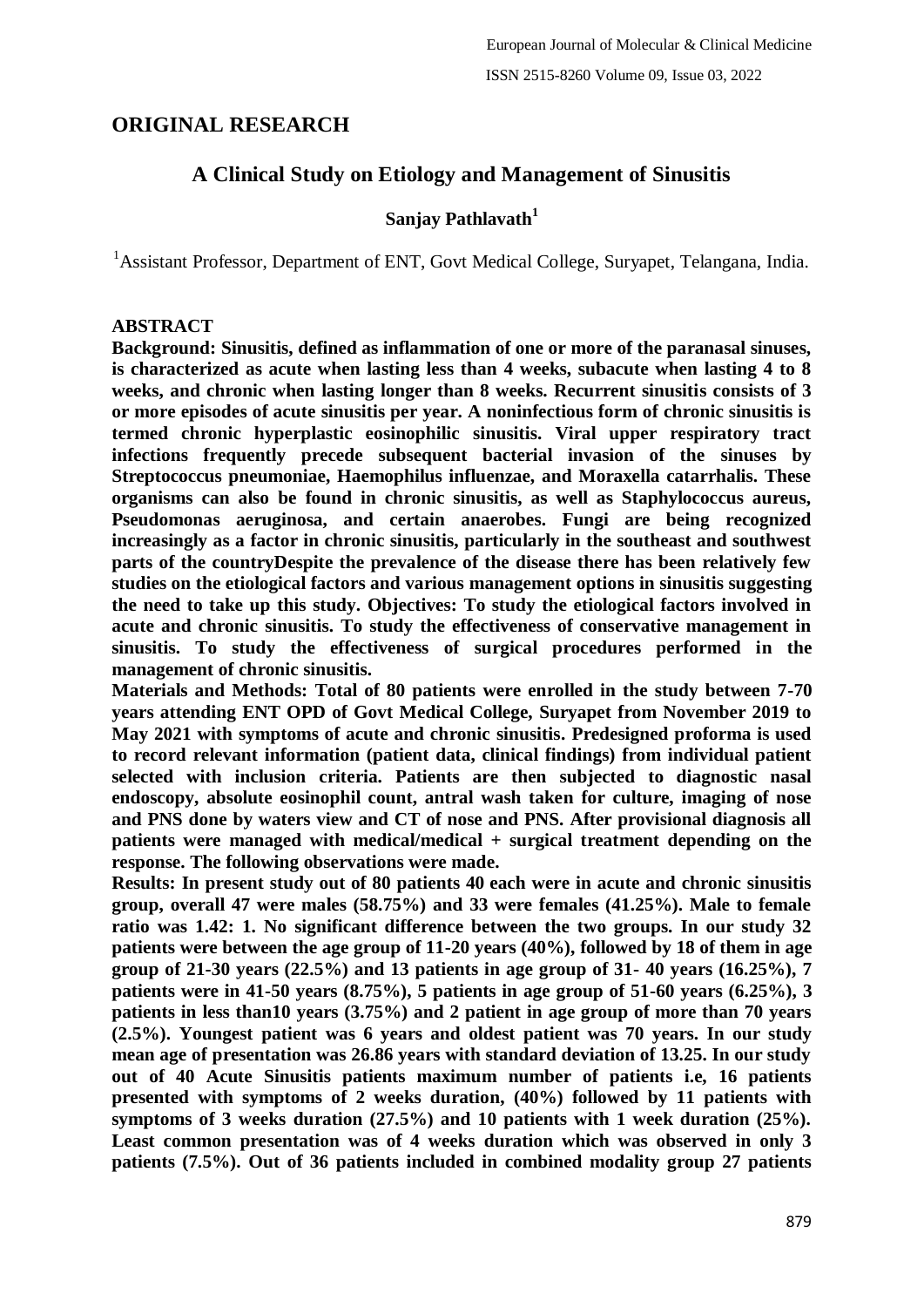**(67.5%) underwent F.E.E.S, 7 patients (17.5%) treated with Septoplasty/SMR and 2 patients (5%) were subjected to Caldwell Luc operation.**

**Conclusion: This study entitled "Clinical study of etiology and management of sinusitis" brings light on various etiological factors implicated in causation of both acute and chronic sinusitis which will influence the treatment decisions and reduce morbidity caused by disease. Study also highlights the management options available in both acute and chronic sinusitis.**

**Keywords: Etiological factors; sinusitis; diagnostic nasal endoscopy; endoscopic sinus surgery.**

**Corresponding Author:**Dr. Sanjay Pathlavath, Assistant Professor, Department of ENT, Govt Medical College, Suryapet, Telangana, India.

## **INTRODUCTION**

The term "sinusitis" refers to a group of disorders characterized by inflammation of the mucosa of theparanasal sinuses. Because the inflammation nearly always also involves the nose, it is now generally accepted that "rhinosinusitis" is the preferred term to describe the inflammation of the nose and paranasal sinuses.

Patients with chronic headache pain often present to a variety of specialists, including their primarycare physician, neurologist, dentist, otolaryngologist and even psychiatrist. They present to otolaryngologist because they or their physician believe the headache to be related to underlying sinus pathology. The primaryfocus of the otolaryngologist is to exclude this possibility. It is estimated that children have between 6 to 8 upper respiratory infections (URIs) per year and that adult's average 2 to 3 URIs annually. Evidence has shown that common cold causes a viral rhinosinusitis, and therefore it is possible to project that 90% of patients with colds have either viral or bacterial rhinosinusitis.

Now coming to Indian scenario according to National Institute of Allergy and Infectious Diseases(NIAID) it is estimated 134 million Indians suffer from chronic sinusitis, the symptoms of which include but are not limited to debilitating headaches, fever and nasal congestion and obstruction, estimate does not even take into account those who are suffering from acute sinusitis. Among Indians this disease is more widespread than diabetes, asthma or coronary heart disease. It means one in eight Indians suffer from sinusitis

During the past 10 years, the prevalence of rhinosinusitis has increased more than 50%.This dramatic increase in the incidence of this disease has occurred despite improved surgical techniques and the development of more powerful, broad spectrum antibiotics. Although insights into the pathophysiology of rhinosinusitis have largely been expanded over the last two decades, the exact etiology and mechanism of persistence is still unrevealed. rhinosinusitis is a multifactorial disease and with some evidence, impaired ostial patency, mucociliary impairment, allergy, bacterial or fungal infection (or triggering), immunocompromised state, and environmental and genetic factors have been suggested to be associated or as risk factors.

This study aims at providing further confirmation of etiological factors and management options in both acute and chronic sinusitis.

# **Objectives**

- 1. To study the etiological factors involved in acute and chronic sinusitis.
- 2. To study the effectiveness of conservative management in sinusitis.
- 3. To study the effectiveness of surgical procedures performed in the management of chronic sinusitis.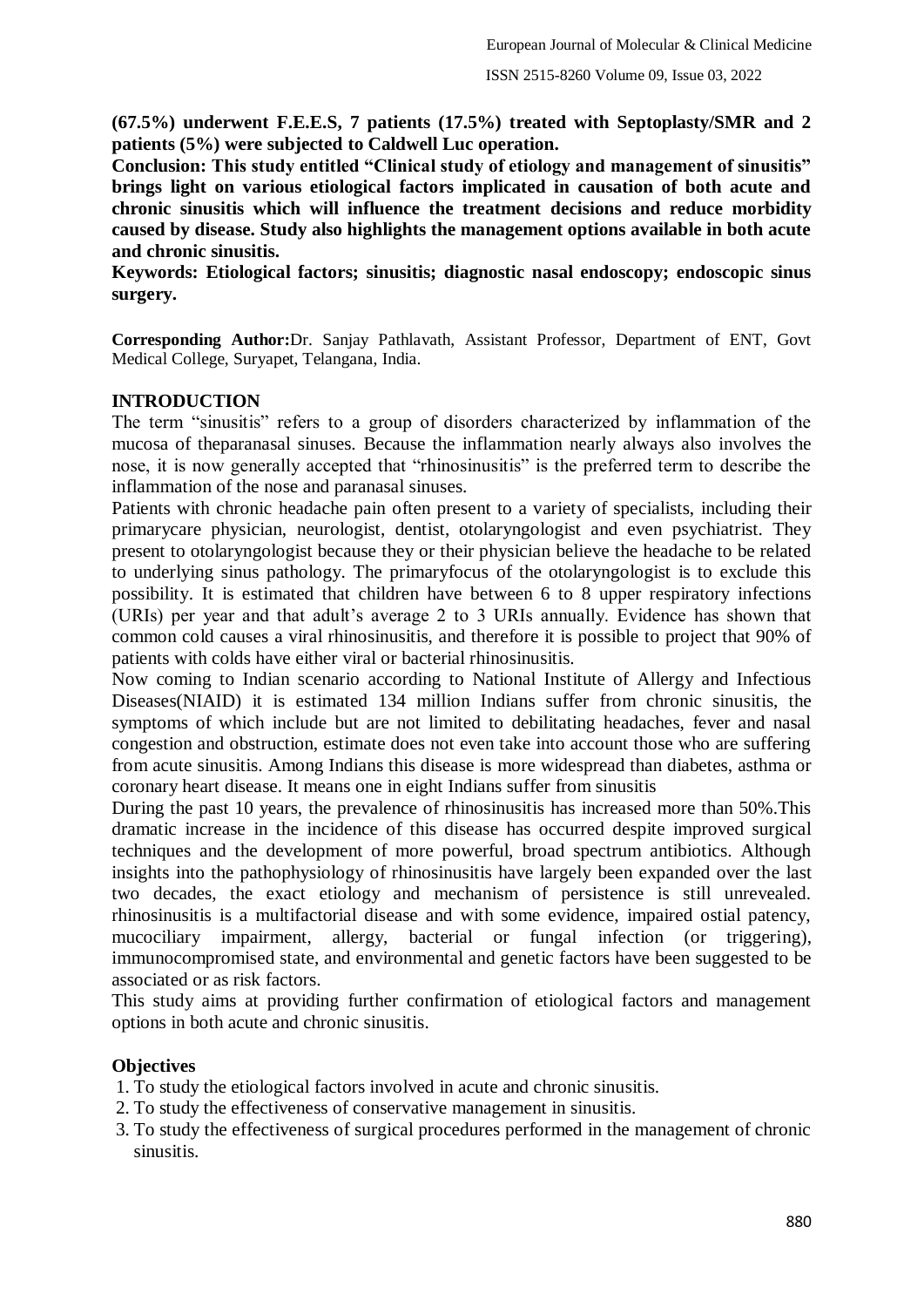# **MATERIALS & METHODS**

This study entitled "Clinical Study of Etiology and Management of Sinusitis" was conducted in department of ENT, Govt Medical College/Hospital, Suryapet from November 2019 to May 2021.

**Source of data:** The patients attending the department of ENT and also patients referred from other departments of combined hospitals of Govt Medical College &Hospital, Suryapet form the subjects for our study.

# **Sample Size:** 100

**Inclusion Criteria:** All patients with Acute and chronic sinusitis

The presence of two or more major factors or one major and two minor factors is considered suggestive of sinusitis

**Exclusion Criteria:** No exclusion criteria

# **Methods of collection of data:**

1. This study is time bound cross sectional study. The cases selected for the study were subjected to detailed clinical history and clinical examination.

2. All the 100 patients were subjected to

# **Blood and Urine Investigations**

- Complete hemogram
- Absolute eosinophil count
- RBS/PPBS
- $\bullet$  Urine routine.

**Diagnostic nasal endoscopy:** Nasal endoscope used for diagnostic nasal endoscopic examination was 4mm Hopkins rod endoscope with 00 and 300 angulations with these endoscopes first, second and third pass evaluation of nasal cavity and paranasal sinuses is done after topical anaesthesia and decongestion of nasal cavity of patients.

**Antral wash:** Antral wash taken and sent for culture and sensitivity to department of microbiology, Govt Medical College, Suryapet.

# **Imaging of nose and PNS done by**

- X-Ray PNS, Waters view (occipitomental view)
- CT PNS

Direct coronal sections were done All films are taken without contrast.

**Parameters:**Patient's position: Prone with chin extended. Gantry angulation: perpendicular to hard palate

# **Section thickness:** 2mm.

**Scan limits:** from glabella to dorsumsella.

# **RESULTS**

In the present study the Results are as follows.

| <b>Sex</b> | <b>Number of patients</b> |                   | <b>Total</b>           | Percentage $(\% )$ |
|------------|---------------------------|-------------------|------------------------|--------------------|
|            | <b>Acute Sinusitis</b>    | Chronic Sinusitis |                        |                    |
| Male       |                           |                   | $\Lambda$ <sup>-</sup> | 58.75              |
| Female     | 19                        |                   | 3 <sup>3</sup>         |                    |

# **Table 1: Sex Distribution**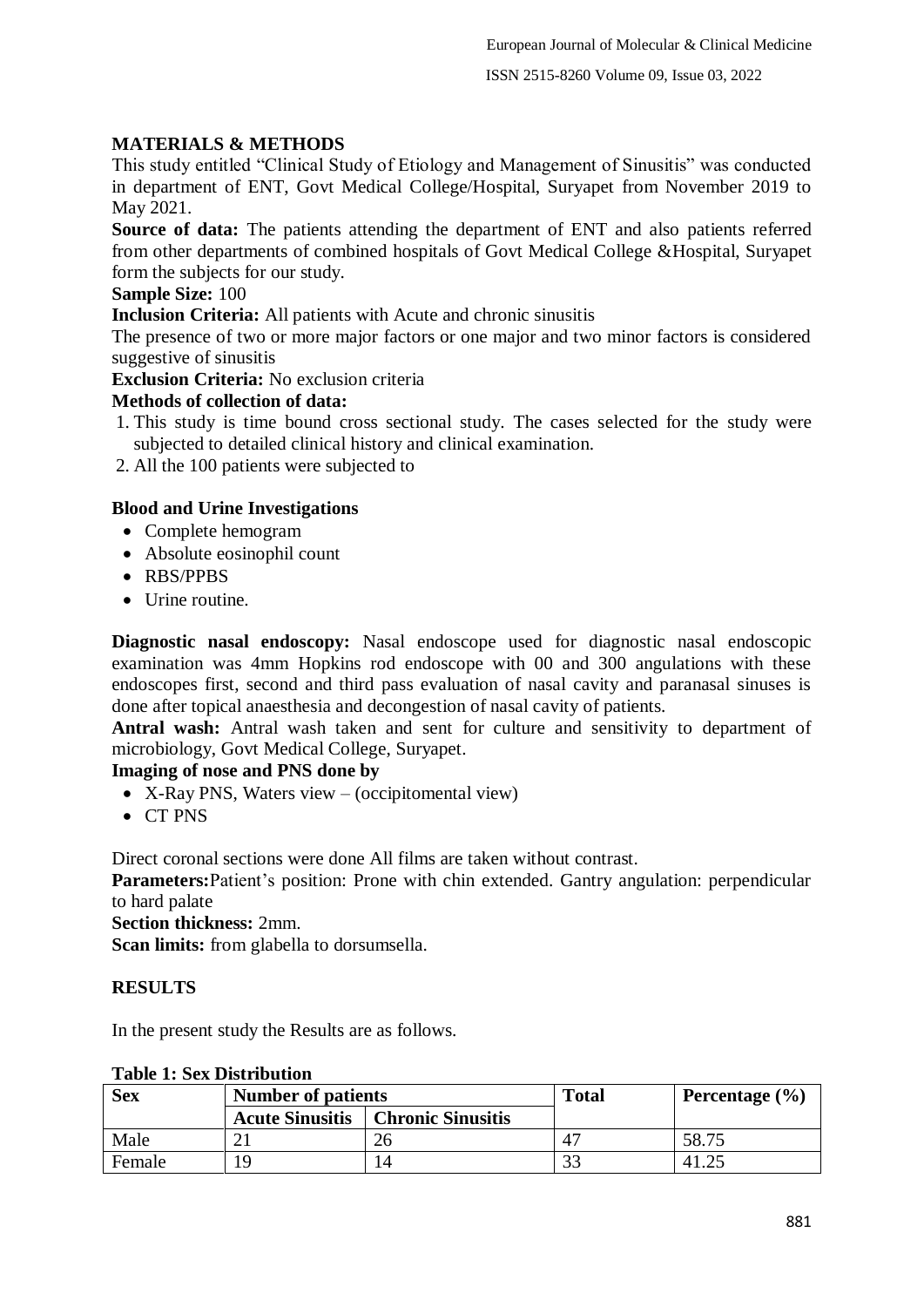ISSN 2515-8260 Volume 09, Issue 03, 2022

| m<br>$- - - - -$ | $\sqrt{2}$<br>. . | 41<br>. | $\Omega$<br>$\cdot$<br>. | ,,, |
|------------------|-------------------|---------|--------------------------|-----|
|                  |                   |         |                          |     |

In present study out of 80 patients 40 each were in acute and chronic sinusitis group, overall 47 were males (58.75%) and 33 were females (41.25%). Male to female ratio was 1.42: 1. No significant difference between the two groups.

#### **Table 2: Age Distribution**

| Age (years) | <b>Acute Sinusitis</b> | <b>Chronic Sinusitis</b> | <b>Total</b><br>of<br>$\mathbf{n}\mathbf{o}$ | Percentage       |
|-------------|------------------------|--------------------------|----------------------------------------------|------------------|
|             |                        |                          | patients                                     | $\mathcal{O}(6)$ |
| $\leq 10$   |                        |                          |                                              | 3.75             |
| $11-20$     | 17                     | 15                       | 32                                           | 40               |
| $21 - 30$   | 12                     | n                        | 18                                           | 22.5             |
| $31 - 40$   |                        | h                        | 13                                           | 16.25            |
| $41 - 50$   |                        |                          |                                              | 8.75             |
| 51-60       |                        |                          |                                              | 6.25             |
| >70         |                        |                          |                                              | 2.5              |

In our study 32 patients were between the age group of 11-20 years (40%), followed by 18 of them in age group of 21-30 years (22.5%) and 13 patients in age group of 31- 40 years  $(16.25\%)$ , 7 patients were in 41-50 years  $(8.75\%)$ , 5 patients in age group of 51-60 years (6.25%), 3 patients in less than 10 years (3.75%) and 2 patient in age group of more than 70 years (2.5%). Youngest patient was 6 years and oldest patient was 70 years. In our study mean age of presentation was 26.86 years with standard deviation of 13.25.

| TWO TO DOOD CONTROLLED DUMUMD |                        |                          |              |                    |  |
|-------------------------------|------------------------|--------------------------|--------------|--------------------|--|
| <b>SES Class</b>              | <b>Acute Sinusitis</b> | <b>Chronic Sinusitis</b> | <b>Total</b> | Percentage $(\% )$ |  |
| Upper                         |                        |                          | 15           | 18.75              |  |
| <b>Upper Middle</b>           |                        |                          | 10           | 12.5               |  |
| Lower Middle                  |                        |                          | 14           | 17.5               |  |
| <b>Upper Lower</b>            |                        |                          | 13           | 16.25              |  |
| Lower                         | 13                     | 15                       | 28           | 35                 |  |
|                               | 40                     | 40                       | 80           | 100                |  |

#### **Table 3: Socioeconomic Status**

In our study socio economic status was calculated according to Kuppu Swami scale taking into account education, occupation and income of family head and was found that 28 patients belong to lower class (35%), 18 patients belongs to upper class (18.75%), 14 patients belong to upper lower and lower middle class each (17.25%), followed by upper middle class constituting 10 patients (12.5%). No significant difference between the two groups.

| <b>Duration</b> (weeks)  | <b>Number of patients</b> | Percentage $(\% )$ |
|--------------------------|---------------------------|--------------------|
|                          |                           |                    |
|                          |                           | 40                 |
|                          |                           | 27.5               |
|                          |                           |                    |
| Total number of patients | 40                        | 100                |

**Table 4: Duration of Symptoms: Acute Sinusitis**

In our study out of 40 Acute Sinusitis patients maximum number of patients i.e, 16 patients presented with symptoms of 2 weeks duration, (40%) followed by 11 patients with symptoms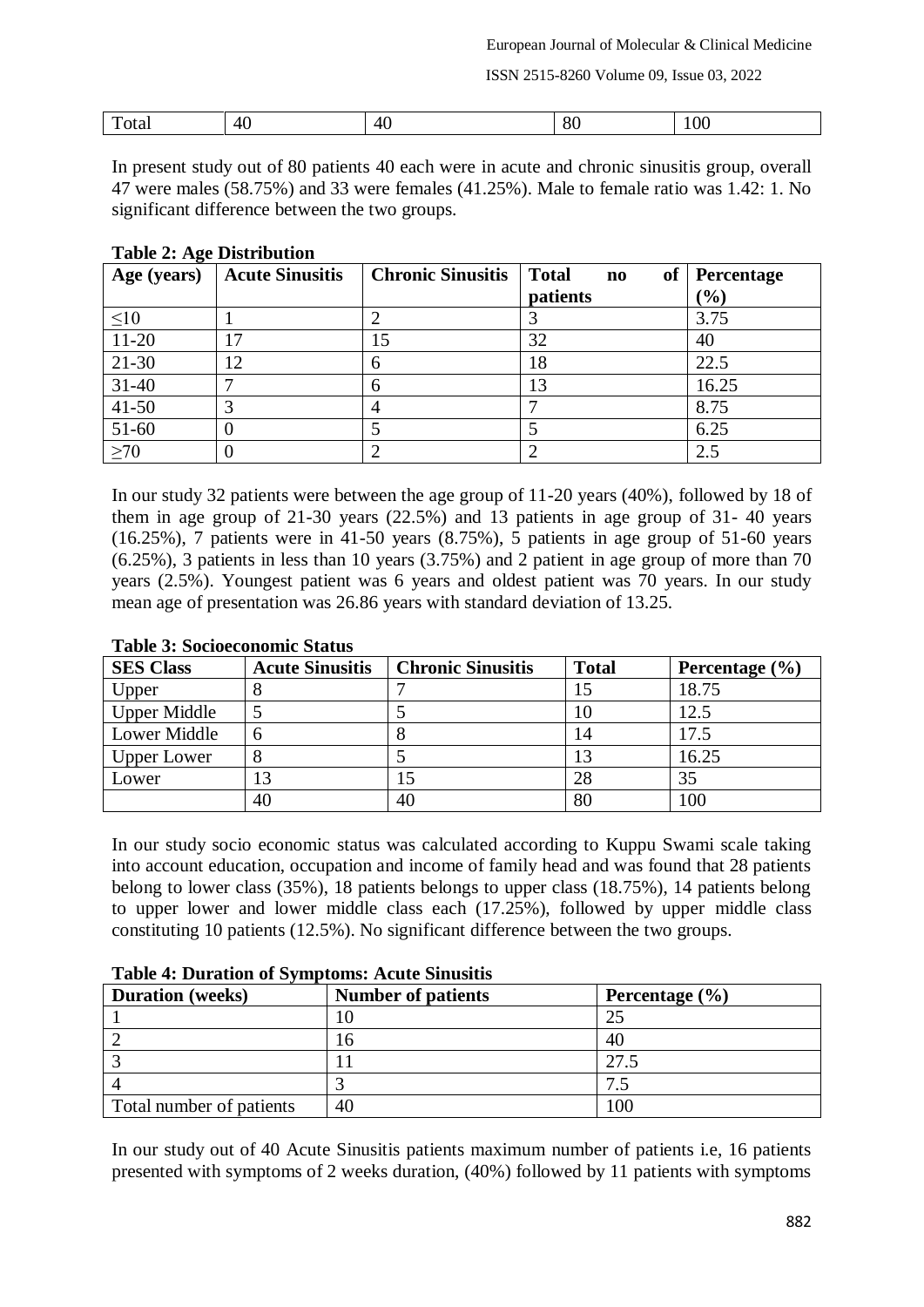of 3 weeks duration (27.5%) and 10 patients with 1 week duration (25%). Least common presentation was of 4 weeks duration which was observed in only 3 patients (7.5%).

| <b>Duration</b> (Months) | <b>Number of patients</b> | Percentage $(\% )$ |  |  |
|--------------------------|---------------------------|--------------------|--|--|
| $3 - 8$                  |                           | 37.5               |  |  |
| $9-14$                   |                           | 52.5               |  |  |
| $15 - 20$                |                           |                    |  |  |
| $21 - 26$                |                           | 2.5                |  |  |
| Total number of patients | 40                        | 100                |  |  |

**Table 5: Duration of Symptoms: Chronic Sinusitis**

In our study out of 40 Chronic Sinusitis patients maximum number of patients i.e, 21 patients presented with symptoms of 9-14 months duration, (52.5%) followed by 15 patients with symptoms of 3-8 months duration (37.5%) and 3 patients with 15-20 months duration (7.5%). Least common presentation was of 21-26 months duration which was observed in only 1 patients (2.5%).

**Table 6: Distribution of Symptoms: Acute Sinusitis**

| <b>Symptoms</b>           | <b>Number of Patients</b> | Percentage $(\% )$ |
|---------------------------|---------------------------|--------------------|
| <b>Nasal Obstruction</b>  | 35                        | 87.5               |
| Nasal Discharge           | 26                        | 65                 |
| Headache                  | 37                        | 92.5               |
| Facial pain/Pressure      | 23                        | 57.5               |
| Post nasal discharge      | 8                         | 20                 |
| Dental pain               |                           | 2.5                |
| Halitosis                 | 0                         |                    |
| Fatigue                   | $\overline{2}$            |                    |
| <b>Excessive Sneezing</b> | 3                         | 7.5                |
| Mouth breathing/Snoring   | 3                         | 7.5                |
| Cough                     | 10                        | 25                 |

In our study out of 40 patients diagnosed as Acute Sinusitis, most common presenting complaint was headache (92.5%) followed by nasal obstruction seen in 87.5% of the patients. Nasal discharge complaint was observed in 65%, Facial pain/ pressure in 57.5%, post nasal discharge symptoms in 20% patients. Other presenting complaints were Cough (25%), Snoring and Excessive sneezing in 7.5% each, Fatigueness in 5% and Dental pain in 2.5% of the patients.

**Table 7: Distribution of Symptoms: Chronic Sinusitis**

| <b>Symptoms</b>           | <b>Number of Patients</b> | Percentage (%) |
|---------------------------|---------------------------|----------------|
| <b>Nasal Obstruction</b>  | 36                        | 90             |
| Nasal Discharge           | 28                        | 70             |
| Headache                  | 28                        | 70             |
| Facial pain/Pressure      | 19                        | 47.5           |
| Post nasal discharge      | 12                        | 30             |
| Dental pain               | 4                         | 10             |
| Halitosis                 | $\overline{2}$            | 5              |
| Fatigue                   | 6                         | 15             |
| <b>Excessive Sneezing</b> | 10                        | 25             |
| Mouth breathing/Snoring   | 6                         | 15             |
| Cough                     | 7                         | 17.5           |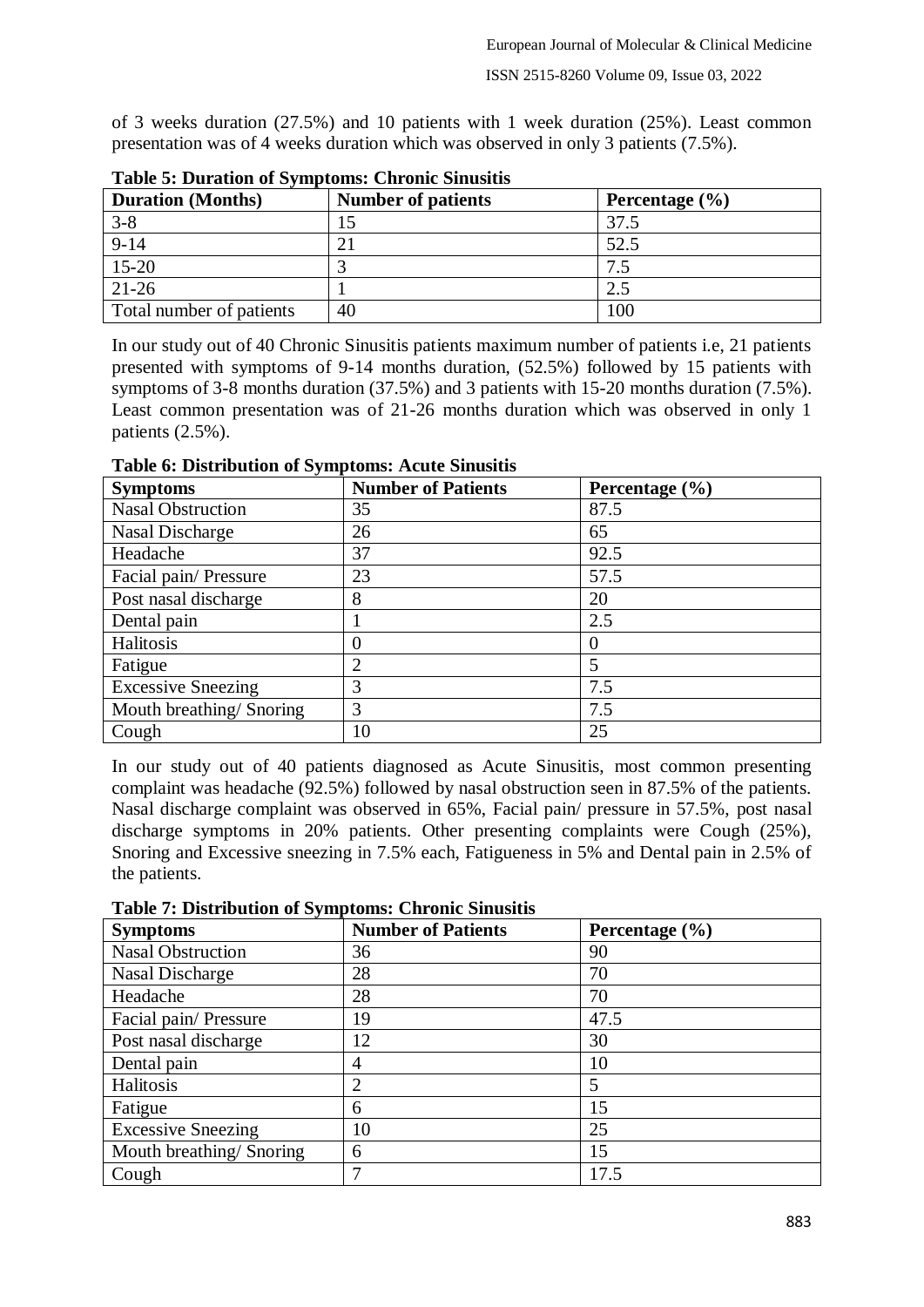In our study out of 40 patients diagnosed as Chronic Sinusitis, most common presenting complaint was Nasal obstruction (90%) followed by nasal discharge and Headache in 70% of the patients. Facial pain/ pressure complaint was observed in 47.5%, Post nasal discharge in 30% and Excessive sneezing symptoms in 25% patients. Other presenting complaints were Cough (17.5%), Snoring and Fatigueness in 15% each and Dental pain in 10%, Halitosis in 5% of the patients.

| <b>Findings</b>                |                 | <b>Number</b>  | of Percentage $(\% )$ |
|--------------------------------|-----------------|----------------|-----------------------|
|                                |                 | patients       |                       |
| Nasal Mucosa                   | Normal          | 10             | 25                    |
|                                | Congested       | 24             | 60                    |
|                                | Pale            | 6              | 15                    |
| Deviated Nasal Septum          | Right           | 18             | 45                    |
|                                | Left            | 14             | 35                    |
|                                | S-shaped        | $\overline{4}$ | 10                    |
|                                | Normal septum   | 14             | 35                    |
| Inferior turbinate hypertrophy |                 | 11             | 27.5                  |
| Mucopus in middle meatus       |                 | 17             | 42.5                  |
| Congested middle meatus        |                 | 20             | 50                    |
| Post nasal discharge           |                 | 18             | 45                    |
| Polyp in the nasal cavity      |                 | $\theta$       | $\theta$              |
| Paranasal Sinus tenderness     | Maxillary       | 22             | 55                    |
|                                | Ant. Ethamoidal | 16             | 40                    |
|                                | Frontal         | 16             | 40                    |
|                                | Pan sinus       | 10             | 25                    |
|                                | No Tenderness   | 5              | 12.5                  |
| Altered Smell perception       |                 |                | 2.5                   |

**Table 8: Examination Findings: Acute Sinusitis**

In our study out of 40 Acute Sinusitis patients congested mucosa seen in 24 patients (60%), pale mucosa in 6 patients (15%), Deviated nasal septum seen in 36 patients (90%), Hypertrophied inferior turbinate seen in 11 patients (27.5%), Mucopus in middle meatus seen in 17 patients (42.5%), Congested middle meatus seen in 20 patients (50%), Post nasal discharge in 18 patients (45%), Sinus tenderness in 36 patients (90%). One patient had altered Smell perception in the form of reduced perception of smell.

| <b>Findings</b>                |               | <b>Number</b><br>of | <b>Percentage</b> |
|--------------------------------|---------------|---------------------|-------------------|
|                                |               | patients            | $\mathcal{O}_0$   |
| Nasal Mucosa                   | Normal        | 9                   | 22.5              |
|                                | Congested     | 8                   | 20                |
|                                | Pale          | 23                  | 57.5              |
| <b>Deviated Nasal Septum</b>   | Right         | 18                  | 45                |
|                                | Left          | 12                  | 30                |
|                                | S-shaped      | 8                   | 20                |
|                                | Normal septum | 8                   | 20                |
| Inferior turbinate hypertrophy |               | 19                  | 47.5              |
| Mucopus in middle meatus       |               | 18                  | 45                |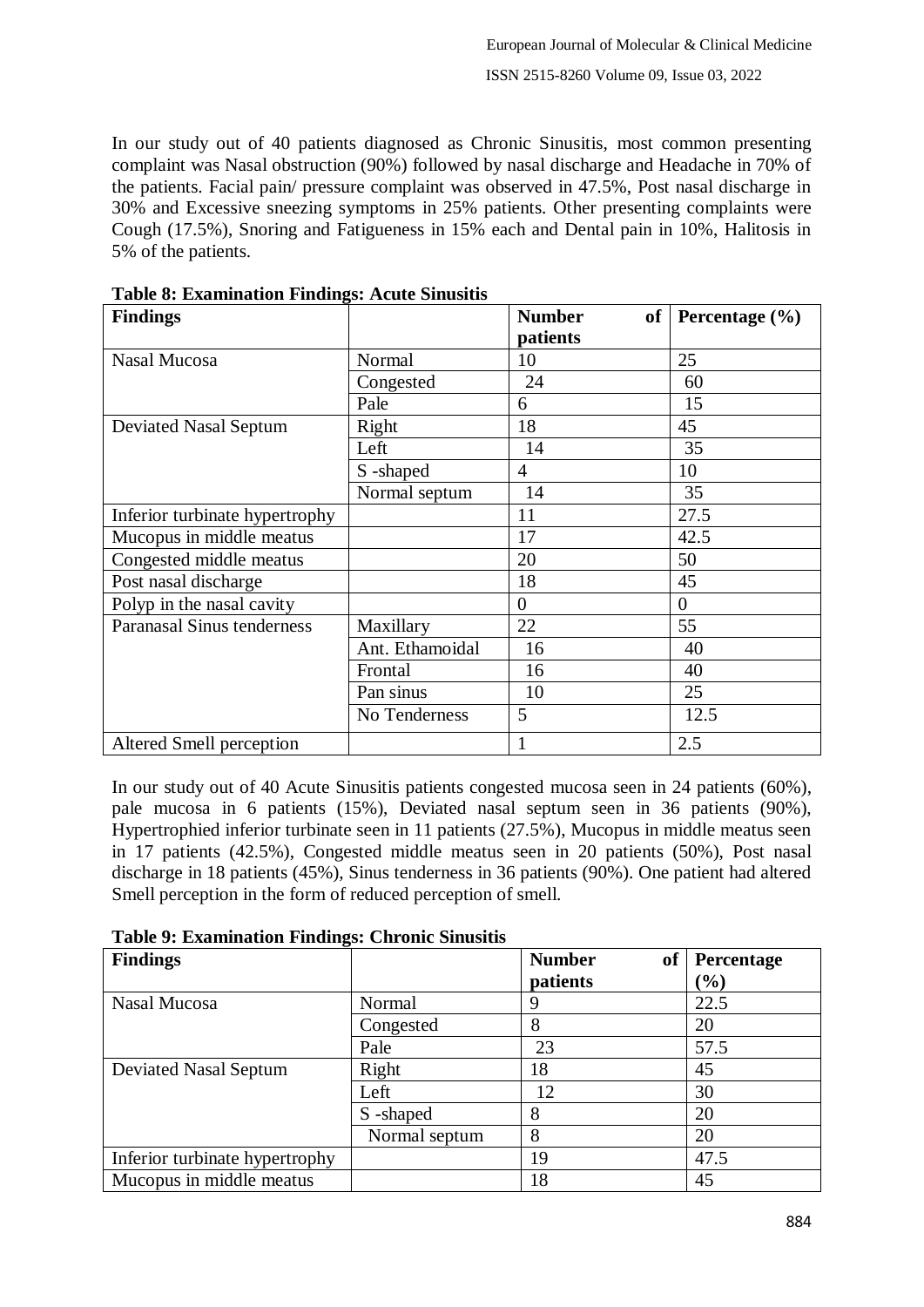European Journal of Molecular & Clinical Medicine

| Congested middle meatus    |                  | 8  | 20   |
|----------------------------|------------------|----|------|
| Post nasal discharge       |                  | 18 | 45   |
| Polyp in the nasal cavity  | Right            | 9  | 22.5 |
|                            | Left             |    | 7.5  |
|                            | <b>Bilateral</b> | 15 | 37.5 |
| Paranasal Sinus tenderness | Maxillary        | 28 | 70   |
|                            | Ant. Ethamoidal  | 23 | 57.5 |
|                            | Frontal          | 18 | 45   |
|                            | Pan sinus        |    | 2.5  |
|                            | No Tenderness    | 6  | 15   |
| Altered Smell perception   |                  |    | 27.5 |

ISSN 2515-8260 Volume 09, Issue 03, 2022

In our study out of 40 Chronic Sinusitis patients congested mucosa seen in 8 patients (20%), pale mucosa in 23 patients (57.5%). Deviated nasal septum seen in 38 patients (95%), Hypertrophied inferior turbinate seen in 19 patients (47.5%), Mucopus in middle meatus seen in 18 patients (45%), Congested middle meatus seen in 8 patients (20%), Post nasal discharge in 18 patients (45%), Sinus tenderness in 28 patients (70%). 15 patients (37.5%) had polyp/mass in the nasal cavity. 11 patients (27.5%) had altered Smell perception in the form of reduced perception of smell.

| <b>Associated Factors</b> | Acute            | <b>Chronic</b>   | <b>Total</b><br><sub>of</sub><br>$\mathbf{n}\mathbf{o}$ | <b>Percentage</b> |
|---------------------------|------------------|------------------|---------------------------------------------------------|-------------------|
|                           | <b>Sinusitis</b> | <b>Sinusitis</b> | <b>Patients</b>                                         | $\frac{1}{2}$     |
| Allergy                   | 10               |                  | 25                                                      | 62.5              |
| Dental Infection          |                  |                  |                                                         | 12.5              |
| Adenoid                   |                  |                  |                                                         | 25                |
| hypertrophy               |                  |                  |                                                         |                   |

#### **Table 10: Associated Factors Causing Sinusitis**

In our study, Allergy seen in 25 patients (62.5%), Adenoid hypertrophy in 10 patients (25%) , and dental infection in 5 patients (12.5%). Adenoid hypertrophy seen in children and adolescent group.

| <b>Anatomical Variations</b> | <b>Acute Sinusitis</b> | <b>Chronic</b>   | <b>Total No of Patients</b> |
|------------------------------|------------------------|------------------|-----------------------------|
|                              |                        | <b>Sinusitis</b> | $(\%)$                      |
| <b>Deviated Nasal Septum</b> | 26                     | 32               | 68                          |
| Concha Bullosa               |                        |                  | 6                           |
| Bulla<br>Prominent           |                        |                  |                             |
| Ethmoidalis                  |                        |                  |                             |
| Paradoxically<br>Turned      |                        |                  |                             |
| Middle Turbinate             |                        |                  |                             |
| Prominent Aggar Nasi cell    |                        |                  |                             |

**Table 11: Anatomical Variations Associated with Sinusitis**

Deviated nasal septum was most common anatomical variation found in 68 patients (85%), followed by concha bullosa in 6 patients (15%), prominent bulla ethmoidalis in 3 patients (7.5%) paradoxically turned middle turbinate in 1 patient (2.5%) and prominent Agger nasi cells in 2 patients (5%).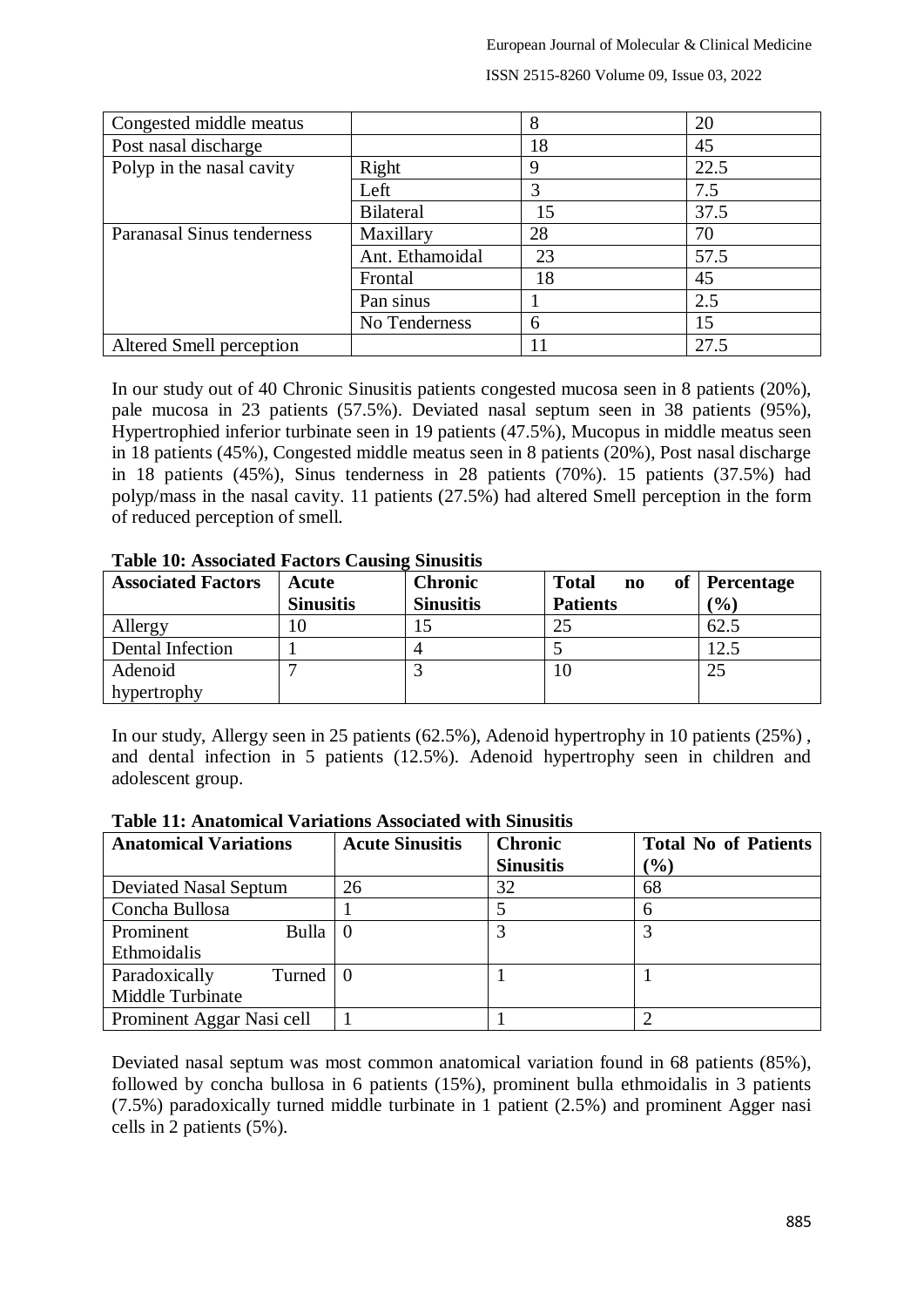| <b>Name of the Organism</b>       | <b>Number of Patients</b> | Percentage $(\% )$ |  |
|-----------------------------------|---------------------------|--------------------|--|
| Coagulase Negative Staphylococcus |                           |                    |  |
| <b>Staphylococcus Aureus</b>      |                           | 10                 |  |
| E. Coli                           |                           | 2.5                |  |
| Diphtheroids                      |                           |                    |  |
| Streptococcus Pneumonia           |                           | 2.5                |  |
| No Growth                         | 30                        | 75                 |  |

**Table 12: Antral Wash Results in Chronic Sinusitis**

In our study in 40 patients culture revealed no growth (75%), in 4 patients revealed Staphylococcus aureus (10%), diphtheroids and Coagulase negative staphylococcus in 2 patients (5%) each, and Ecoli in 1 patient (2.5%).

## **Table 13: CT PNS Finding in Chronic Sinusitis**

| <b>CT PNS Finding</b>          | <b>Number of Patients</b> | Percentage $(\% )$ |
|--------------------------------|---------------------------|--------------------|
| <b>Anatomical Variation</b>    | 32                        | 90                 |
| Sino-Nasal Polyp / Mass        |                           | 42.5               |
| <b>Soft Tissue Attenuation</b> |                           | 27.5               |
| Mucosal Thickening             | 36                        | 90                 |

In our study CT PNS showed mucosal thickening of involved sinuses in 36 patients (90%), anatomical variations in 32 patients (90%), polyp in 17 patients (42.5%) and soft tissue attenuation (35-40 HU) of involved sinuses in 11 patients (27.5%).

# **Table 14: Management in Acute Sinusitis**

| <b>Management Options</b>    |                          | Total Number of   Number of Patients   Number of Patients |                   |
|------------------------------|--------------------------|-----------------------------------------------------------|-------------------|
|                              | <b>Patients included</b> | <b>Resolved</b>                                           | <b>Unresolved</b> |
| Medical treatment Only       | 40                       | 39                                                        |                   |
| Medical $+$<br>Surgical $ 1$ |                          |                                                           |                   |
| (Antral<br>Treatment         |                          |                                                           |                   |
| Wash)                        |                          |                                                           |                   |

In our study all 40 Acute Sinusitis patients were subjected medical management which included appropriate broad-spectrum Antibiotic + Decongestant + Antihistaminic. 39 patients (97.5%) were completely resolved of symptoms while 1 patient (2.5%) resolved with medical+ surgical management in the form of Antral wash.

## **Table 15: Management in Chronic Sinusitis**

| <b>Management Options</b>  | <b>Total Number of   Number</b> |                 | of   Number of   Recurrence |  |
|----------------------------|---------------------------------|-----------------|-----------------------------|--|
|                            | <b>Patients</b>                 | <b>Patients</b> | <b>Patients</b>             |  |
|                            | included                        | <b>Resolved</b> | <b>Unresolved</b>           |  |
| Medical only               |                                 |                 |                             |  |
| Surgical<br>Medical<br>$+$ | $36(34+2)$                      | 36              |                             |  |
| (FESS/CWL/Septoplasty)     |                                 |                 |                             |  |

In our study all 40 Chronic Sinusitis patients were subjected medical management initially which included appropriate broad-spectrum Antibiotic + Intranasal +/Oral Steroids + Decongestant + Antihistaminic. 4 patients (10%) were completely resolved of symptoms while 36 patient (90%) resolved with medical (broad spectrum Antibiotic + Intranasal +/Oral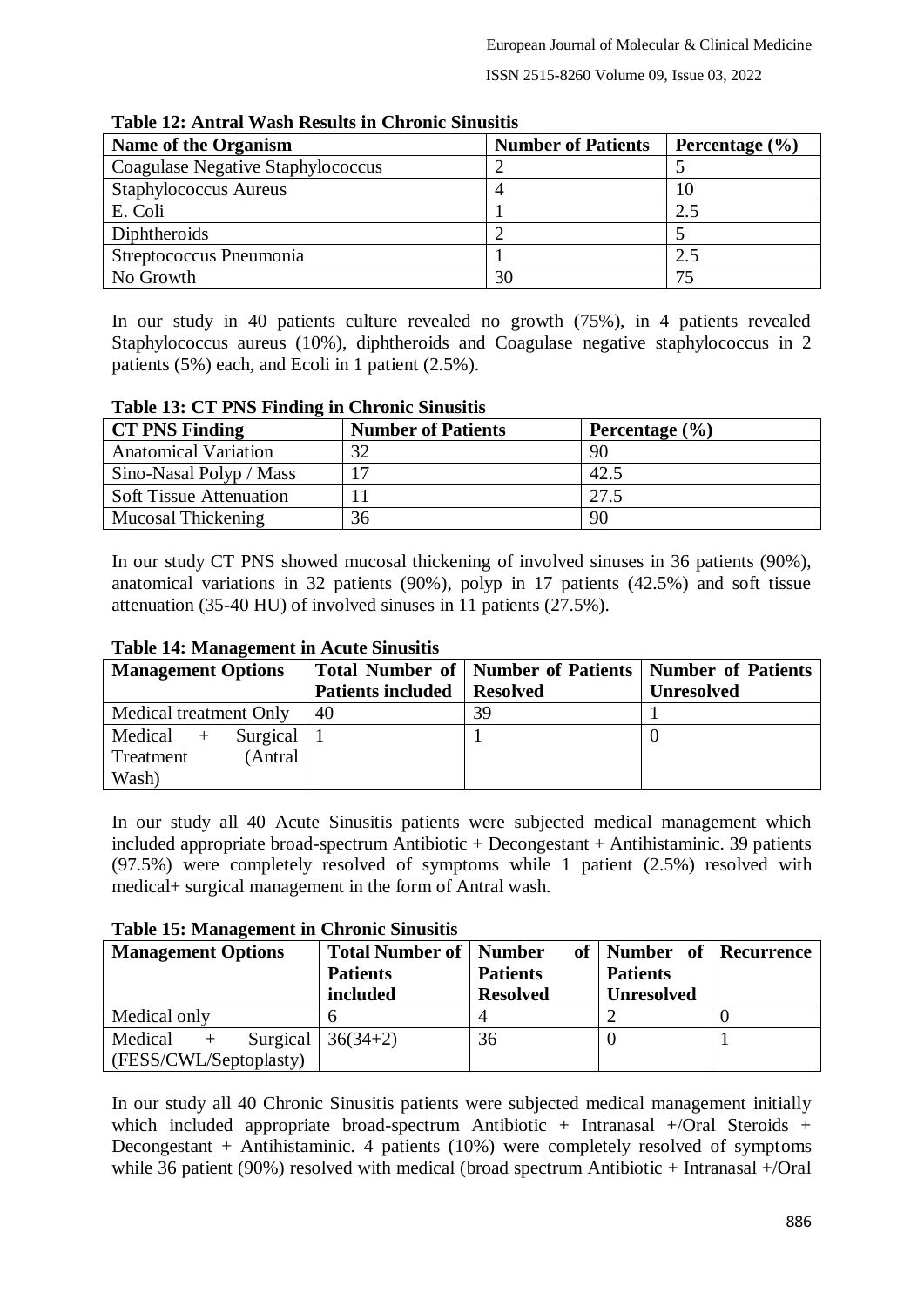Steroids + Decongestant + Antihistaminic) + surgical management in the form of FESS/CWL/Septoplasty. Out of 36 patient in combined modality 1 patient(2.5%) had recurrence.

| <b>Surgical Options</b> | <b>Number of Patients</b> | Percentage $(\% )$ |
|-------------------------|---------------------------|--------------------|
| F.E.S.S                 |                           | 67.                |
| Caldwell Luc Operation  |                           |                    |
| Septoplasty / SMR       |                           |                    |

**Table 16: Surgical Treatment Options in Chronic Sinusitis**

Out of 36 patients included in combined modality group 27 patients (67.5%) underwent F.E.E.S, 7 patients (17.5%) treated with Septoplasty/SMR and 2 patients (5%) were subjected to Caldwell Luc operation.

## **DISCUSSION**

This study entitled "Clinical study of etiology and management of sinusitis"was conducted in Department of ENT, Govt Medical College, Suryapet from November 2019 to May 2021. A total of 100 patients were enrolled in the study between 6 and 70 years old. All the patients presenting with symptoms of acute and chronic sinusitis with duration of symptoms less than 4 weeks /more than 12 weeks respectively with two or more major factors or one major and two minor factors were included in the study. Fifty patients each were in both acute and chronic sinusitis group.

In the present study 47 were males (58.75%) and 33 were females (41.25%). Male to female ratio was 1.42: 1

In the studies of McNeil et al,  $\left[1\right]$  Matti Revonta et al,  $\left[2\right]$  higher incidence was seen in women. But as in Kurien et al,<sup>[3]</sup> study in the present study also males were more commonly affected.

In our study 32 patients were between the age group of 11-20 years (40%), followed by 18 of them in age group of 21-30 years (22.5%) and 13 patients in age group of 31-40 years (16.25%), 7 patients were in 41-50 years (8.75%), 5 patients in age group of 51-60 years(6.25%), 3 patients in less than10 years (3.75%) and 2 patient in age group of more than 70 years(2.5%).Youngest patient was 6 years and oldest patient was 70 years. In our study mean age of presentation was 26.86 years with standard deviation of 13.25.

According to McNeilet al,<sup>[1]</sup> study maximum age incidence was in 4thdecade. While in the studies by Vourinen et al,<sup>[4]</sup> Axelsson et al,<sup>[5]</sup> Kurien et al,<sup>[3]</sup> and also the present study, highest incidence was seen in the  $11-20$  age group ( $2<sup>nd</sup>$ decade).

In our study socio economic status was calculated according to Kuppu Swami scale taking into account education, occupation and income of family head and was found that 28 patients belong to lower class (35%), 18 patients belongs to upper class (18.75%), 14 patients belong to upper lower and lower middle class each(17.25%), followed by upper middle class constituting 10 patients(12.5%)

Study of Kavell et al stated that lower socioeconomic status is associated with increased morbidity in children with cystic fibrosis and rhinosinusitis. $[6]$ 

## **Duration of symptoms:**

In our study out of 40 Acute Sinusitis patients maximum number of patients i.e, 16 patients presented with symptoms of 2 weeks duration, (40%) followed by 11 patients with symptoms of 3 weeks duration (27.5%) and 10 patients with 1 week duration (25%). Least common presentation was of 4 weeks duration which was observed in only 3 patients(7.5%).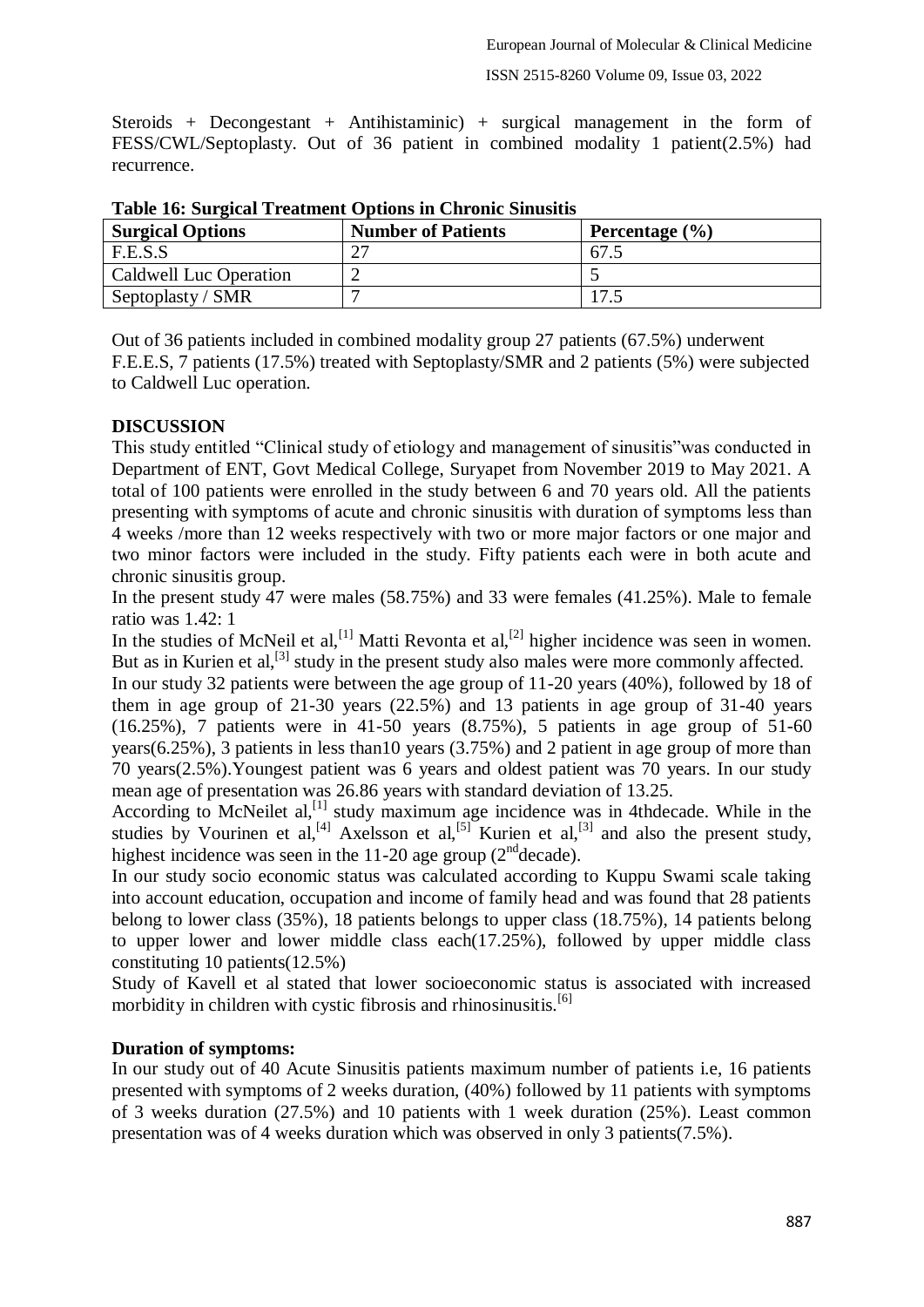In our study out of 40 Chronic Sinusitis patients maximum number of patients i.e, 21 patients presented with symptoms of 9-14 months duration, (52.5%) followed by 15 patients with symptoms of 3-8 months duration (37.5%) and 3 patients with 15-20 months duration (7.5%). Least common presentation was of 21-26 months duration which was observed in only 1 patient $(2.5\%)$ .

# **Distribution of symptoms:**

In our study out of 40 patients diagnosed as Acute Sinusitis, Most common presenting complaint was headache(92.5%) followed by nasal obstruction seen in 87.5% of the patients. Nasal discharge complaint was observed in 65%,Facial pain/ pressure in 57.5%, post nasal discharge symptoms in 20% patients. Other presenting complaints were Cough(25%), Snoring and Excessive sneezing in 7.5% each, Fatigueness in 5% and Dental pain in 2.5% of the patients.

Ling, Fancis T.K. Kountakis Stilianos  $E<sub>1</sub>$ <sup>[7]</sup> conducted a study on clinical symptoms in chronic rhinosinusitis. They found in their study nasal obstruction accounted to 84% postnasal drip in 82% of patients respectively. In the studies by Hinde and Arrudaet al, nasal obstruction was the main complaint followed by headache.<sup>[8,5]</sup> In Nayak et al,<sup>[10]</sup> study the commonest symptom was nasal discharge followed by headache and nasal obstruction. Nasal obstruction was the commonest symptom (96%) followed by postnasal drip (92%) & facial pain/headache (90%) in the study by Brain L Mathews et al.  $[11]$ 

# **Examination:**

In our study out of 40 patients diagnosed as Chronic Sinusitis, Most common presenting complaint was Nasal obstruction(90%) followed by nasal discharge and Headache in 70% of the patients. Facial pain/ pressure complaint was observed in 47.5%,Post nasal discharge in 30% and Excessive sneezing symptoms in 25% patients. Other presenting complaints were Cough(17.5%), Snoring and Fatigueness in 15% each and Dental pain in 10%,Halitosis in 5% of the patients.

Septal deviations indirectly contribute to narrowing of the ostiomeatal complex by means of compressing the lateral wall of nose which inturn lead to anatomical narrowing of ostiomeatal complex, by causing paradoxically turned middle turbinate, lateralized uncinate process. In our study it was seen in 78 of 100 patients(78%). It was more than 55.7% in study by Maru107and more than that of 38% reported by Asruddin.<sup>[12]</sup>

In our study conchobullosa (large air cell within middle turbinate) found in 6%, mucopus in middle meatus in 45% and polyp in 27% of patients(Chronic sinusitis group only). In study of R.H. Kamel,<sup>[13]</sup> Concha bullosa found in 5.69% purulent discharge in middle meatus in 44% and polyp in 33.5% of diseased sinuses.

In our study adenoid hypertrophy leading to sinusitis in 19 patients (27.5%), allergy seen in 24 patients (60%) and dental infection in 5 patients (5%). Adenoid hypertrophy leading to sinusitis is most common cause in children and adolescents. In our study 18 patients developed sinusitis secondary to adenoid hypertrophy of which 10 were males and 8 were females.

# **Dental infection:**

In our study caries and periodonitis followed by extraction of upper molars was common cause of maxillary sinusitis in 5 patients. Upper third molar was most commonly involved followed by upper first molar.

**Distribution of anatomical variations:**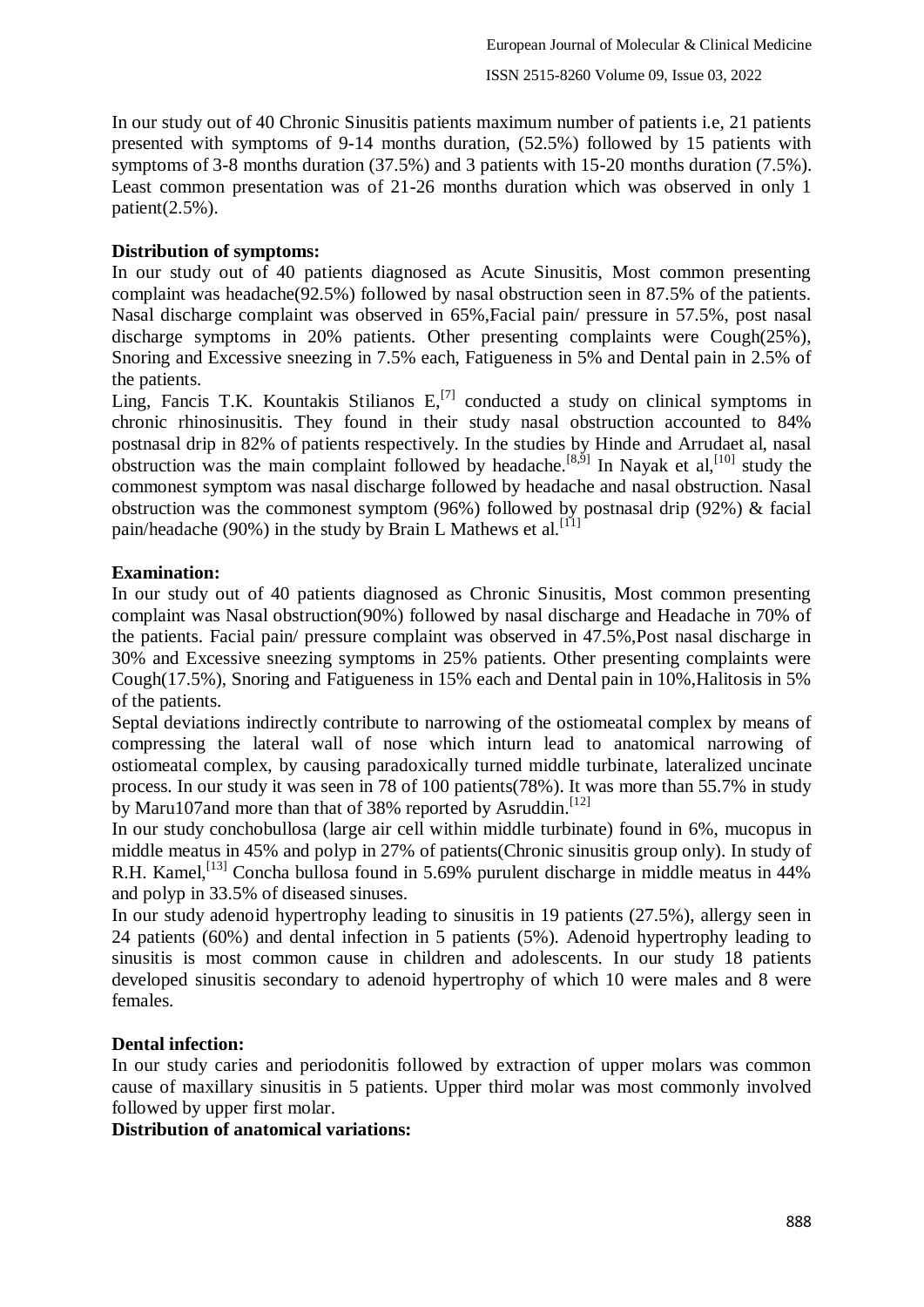In our study, deviated nasal septum seen in 36 patients (90%), Concha bullosa seen in 6 patients (15%), prominent bulla ethmoidalis seen in 3 patients (7.5%), paradoxically turned middle turbinate in one patient (1.25%) and prominent Agger nasi cells in 2 patients (5%).

In study by R.H. Kamel, <sup>[14]</sup>conchabullosa found in 5.69%, prominent bulla found in 19.62% and Agger nasi cell present in 5.69% of diseased sinuses.

In our study bilateral chronic sinusitis was seen in 63 patients (78.75%). Causes are DNS with hypertrophied inferior turbinate, allergic rhinitis, adenoid hypertrophy, bilateral ethmoidal polyp. Unilateral chronic sinusitis seen in 27 patients (33.75%) causes are gross DNS touching lateral wall, chronic periodonitis of upper molars (1st and 3 rd), unilateral presence of anatomical variations of ostiomeatal complex (concha bullosa, prominent bulla, paradoxically turned middle turbinate, prominent agger nasi cells).

## **Antral wash results:**

In our study maximum of cases(Chronic sinusitis group only) yielded no growth (75%) followed by staphylococcus aureus in 4 patients (10%) diphtheroids and coagulase negative staphylococcus in 2 patients (5%) each and Ecoli,streptococci pneumonia in 1 patient (2.5%) each.

In study of Burcin Sener et al,  $[15]$  49 patients with diagnosis of chronic maxillary sinusitis were evaluated microbiologically in which there was no bacterial growth in 7 cases. In remaining 42 cases of total 89 bacteria were isolated 28 of them being classical pathogens and 61 being non-classical pathogens. Among the classical pathogens staphylococcus aureus was most common (7 out of 28 of the isolated classical pathogens) followed by beta hemolytic streptococcus, streptococcus pneumoniae and Ecoli.

# **CT PNS:**

In our study (CT PNS taken in Chronic sinusitis group only) anatomical variations were found in 36 patients (90%) polyp was seen in 17 patients (42.5%), soft tissue attenuation (35- 40 HU) seen in 11 patients (27.5%) and mucosal thickening in 46 patients (92%).

In a prospective cohort study by Yoshimi Anzai et al16confirmed that the treatment decisions of surgery versus no surgery were altered in one third of patients after sinus CT, increasing probability of surgical treatment. The surgeon's agreement regarding the treatment decision was also improved after they reviewed the sinus CT.

In study by Rong-San Jiang et al17endoscopically guided middle meatal cultures correlated well with cumulative Lund-Mackay CT scores for the frontal, maxillary and the ostiomeatal complex.

# **Management in sinusitis:**

In our study all 40 Acute Sinusitis patients were subjected medical management which included appropriate broad-spectrum Antibiotic + Decongestant + Antihistaminic. 39 patients (97.5%) were completely resolved of symptoms while 1 patient (2.5%) resolved with medical+ surgical management in the form of Antral wash.

For penicillin allergic patients, folate inhibitors (trimethoprim- sulfamethoxazole) are a costeffective alternative to amoxicillin. The macrolide class of antibiotics may also be used for patients with penicillin allergy.<sup>[18]</sup>

In our study all 40 Chronic Sinusitis patients were subjected medical management initially which included appropriate broad-spectrum Antibiotic + Intranasal +/Oral Steroids + Decongestant + Antihistaminic. 4 patients (10%) were completely resolved of symptoms while 36 patient (90%) resolved with medical (broad spectrum Antibiotic + Intranasal +/Oral Steroids + Decongestant + Antihistaminic) + surgical management in the form of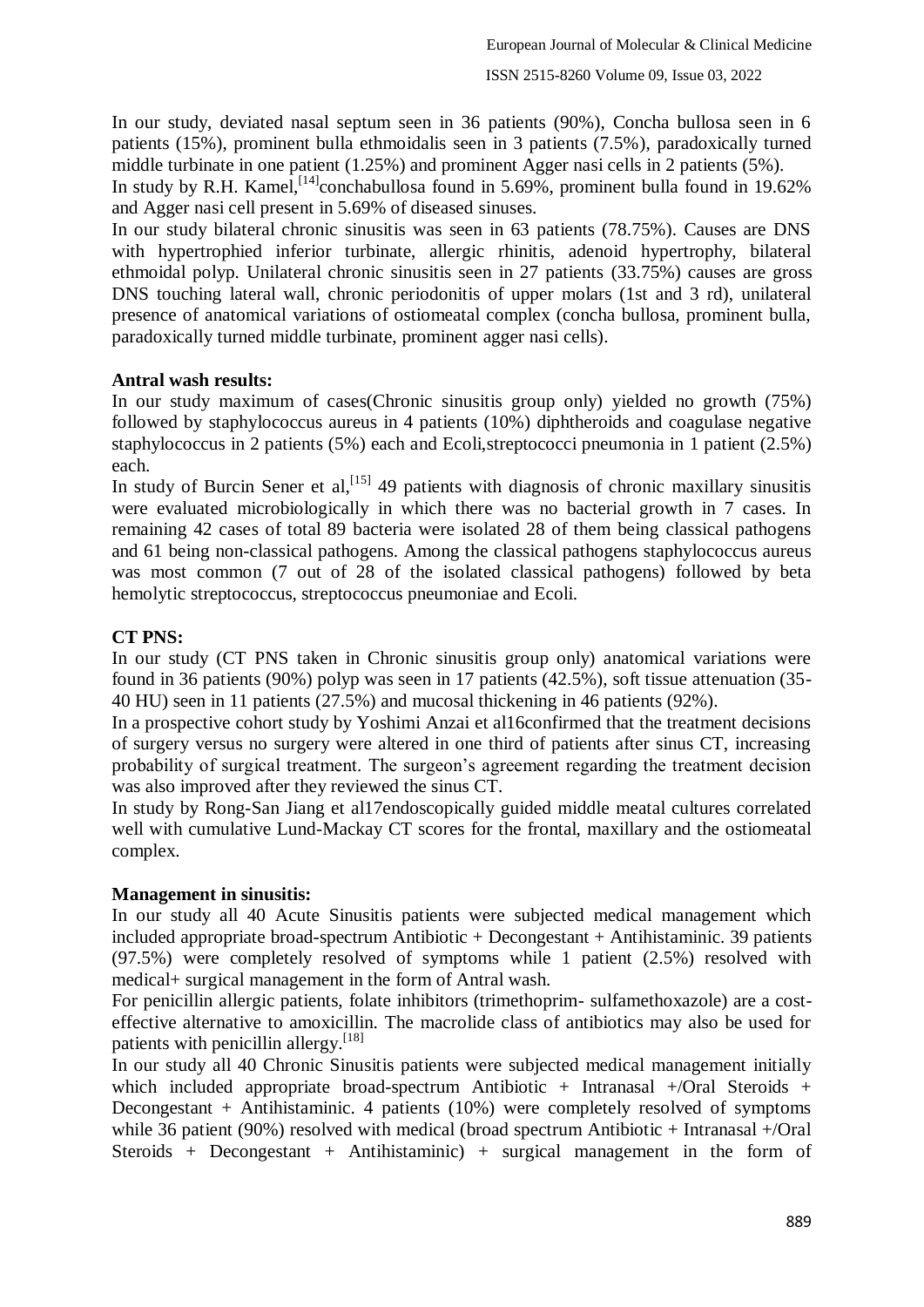FESS/CWL/Septoplasty. Out of 36 patient in combined modality 1 patient(2.5%) had recurrence.

Out of 36 patients included in combined modality group 27 patients(67.5%) underwent F.E.E.S, 7 patients(17.5%) treated with Septoplasty/SMR and 2 patients (5%) were subjected to Caldwell Luc operation.

Bhattacharya  $N$ , <sup>[19]</sup> in 2007 published the progress in surgical management of chronic rhinosinusitis and nasal polyposis. He states that endoscopic sinus surgery remains the treatment of choice for medically refractory chronic rhinosinusitis (CRS). ESS has undergone review, reassessment and substantial refinement. Several advances (powered instrumentation, image guidance, adjunctive intraoperative procedures) have expanded the scope of cases amenable to ESS, decreased operative time and intraoperative blood loss and improved safety.

## **CONCLUSION**

Sinusitis is most common rhinological problem encountered worldwide which has greater propensity to cause morbidity. Knowledge of etiological factors resulting in rhinosinusitis is very much helpful in making an accurate diagnosis which will aid in prompt treatment of the disease.

## **Our study revealed many parameters:**

- Sinusitis was prevalent in low socioeconomic group owing to their poor living conditions, overcrowding and lack of nutritional food intake
- Adenoid hypertrophy was the most common cause of chronic rhinosinusitis in children therefore adenoidectomy will have a significant impact in treatment of the disease
- History of tooth ache, endodontic treatment and complete dental examination should be carried out with importance being given to upper molars as periodonitis and caries of upper molars can predispose to chronic maxillary sinusitis
- Allergy as etiological factor should always be considered, as prompt medical treatment of allergy prior to endoscopic sinus surgery will increase the success rates of surgery.
- Diagnostic nasal endoscopy coupled with sinus CT helps in better detection of anatomical variations which influences treatment decisions.
- Deviated nasal septum was most common anatomical variation found in our study.
- Antral wash results revealed predominantly no growth in our study.
- DNS with hypertrophied inferior turbinate, allergic rhinitis, bilateral ethmoidal polyp, adenoid hypertrophy were contributing factors for bilateral chronic sinusitis whereas gross DNS, caries and periodonitis of upper molars, unilateral persistence of anatomical variations of ostiomeatal complex (prominent bulla, paradoxically turned middle turbinate, conc ha bullosa, prominent agger nasi cells) were contributing factors to unilateral chronic sinusitis in our study
- Acute sinusitis can be managed with appropriate broad-spectrum Antibiotic + Decongestant + Antihistaminic in majority of the cases where as in Chronic sinusitis medical management combined with surgical treatment has better results.
- FESS (Functional Endoscopic Sinus Surgery) is having better results comparing to other surgical treatment options available for treatment of chronic sinusitis.

Our study entitled "Clinical study of etiology and management of sinusitis" brings light on various etiological factors implicated in causation of acute and chronic sinusitis which will influence the treatment decisions and also reduce the morbidity caused by it.

## **Acknowledgment**

The author is thankful to Department of ENT for providing all the facilities to carry out this work.